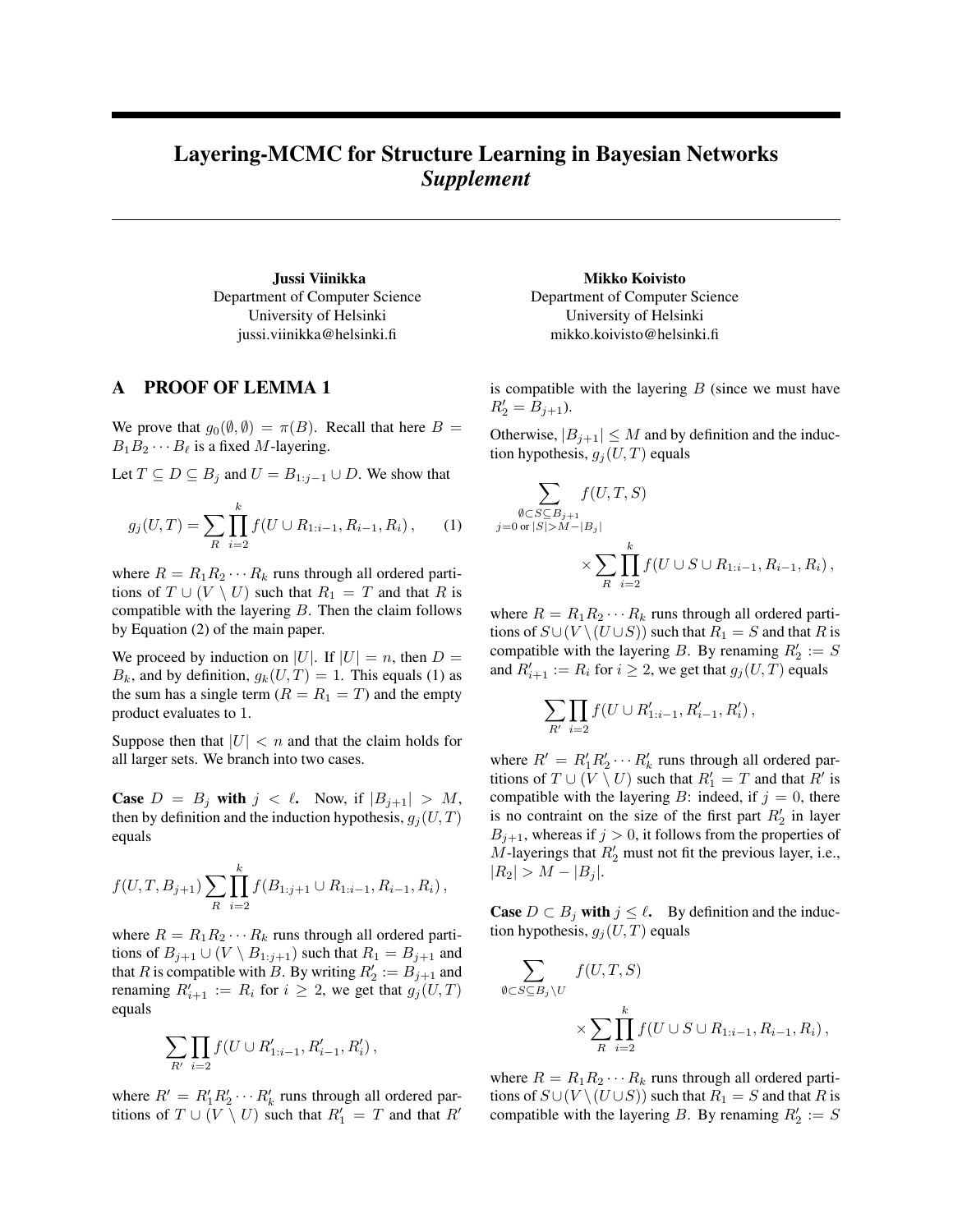and  $R'_{i+1} := R_i$  for  $i \geq 2$ , we get that  $g_j(U, T)$  equals

$$
\sum_{R'} \prod_{i=2} f(U \cup R'_{1:i-1}, R'_{i-1}, R'_i)\,,
$$

where  $R' = R'_1 R'_2 \cdots R'_k$  runs through all ordered partitions of  $T \cup (V \setminus U)$  such that  $R'_1 = T$  and that  $R'$  is compatible with the layering B: indeed, since  $D \subset B_j$ , any nonempty  $R'_2 \subseteq B_j \setminus D$  is a valid part in an  $M$ layering, for  $R'_2$  is not the first part in  $B_j$ .

This completes the proof of Lemma 1.

## B GENERATING A ROOT-PARTITION

Given an  $M$ -layering  $B$ , we can generate a partition  $R \in \mathcal{R}(B)$  with probability proportional to  $\pi(R)$  by

```
GENERATE-PARTITION(B_1B_2\cdots B_\ell)// We assume the arrays \hat{\tau}_j and g_j are available
 1 j = 0; D = \emptyset; T = \emptyset2 k = 0;<br>3 while j
 3 while j \leq \ell<br>4 if D ==4 if D = B_j<br>5 j' = j' and D'5 j' = j + 1; D' = \emptyset6 else j' = j; D' = D7 if D \subset B_j or j = \ell or |B_{j+1}| \leq M // S and A
  8 S = \{S \subseteq B_{j'} \setminus D' : \emptyset \subset S\}; A = \emptyset9 else S = \{B_{j+1}\}; A = B_{j+1} \setminus \min B_{j+1}10 for each v \in B_{j'} \setminus D0 // Construct p[.]
11 if T = \emptyset12 p[v] = \pi_v(\emptyset)<br>13 else if T = B_i13 else if \hat{T} = B_j // Special case 14 p [v] = \hat{\tau}_v[\{v\}]14 p[v] = \hat{\tau}_v[\{v\}]<br>15 else p[v] = \hat{\tau}_v[D] -else p[v] = \hat{\tau}_v[D] - \hat{\tau}_v[D\backslash T]16 f[A] = 1 // Construct f[A]<br>17 for each v \in A17 for each v \in A<br>18 multiply f(x)multiply f[A] by p[v]19 draw r from Unif(0, g_j[D, T])20 s = 021 for each S \in \mathcal{S} in increasing order by |S|22 v = \min S<br>23 f[S] = f[S]f[S] = f[S \setminus \{v\}] \cdot p[v]24 if D \neq B_j or j = 0 or |S| > M - |B_j|<br>25 add f[S] \cdot g_{s'}[D' \cup S, S] to s
25 add \tilde{f}[S] \cdot g_{j'}[D' \cup S, S] to s
26 if s > r // The next partition element is S<br>27 k = k + 1; R_k = S; T = S; D = D' \cup k27 k = k + 1; R_k = S; T = S; D = D' \cup S28 break<br>29 i = j'29 j = j'30 return R_1R_2 \cdots R_k
```
Figure B.1: Pseudo code for generating a random partition R from the conditional posterior  $\pi(R|B)$  given an *M*-layering *B*. Note:  $B_0 = B_{\ell+1} = \emptyset$ .

stochastic backtracking of the dynamic programming algorithm that computes  $\pi(B)$ . The pseudo code given in Figure B.1 gives one way to organize the computations.

## C EXPERIMENTS FOR LYMPH AND HEPATITIS DATASET